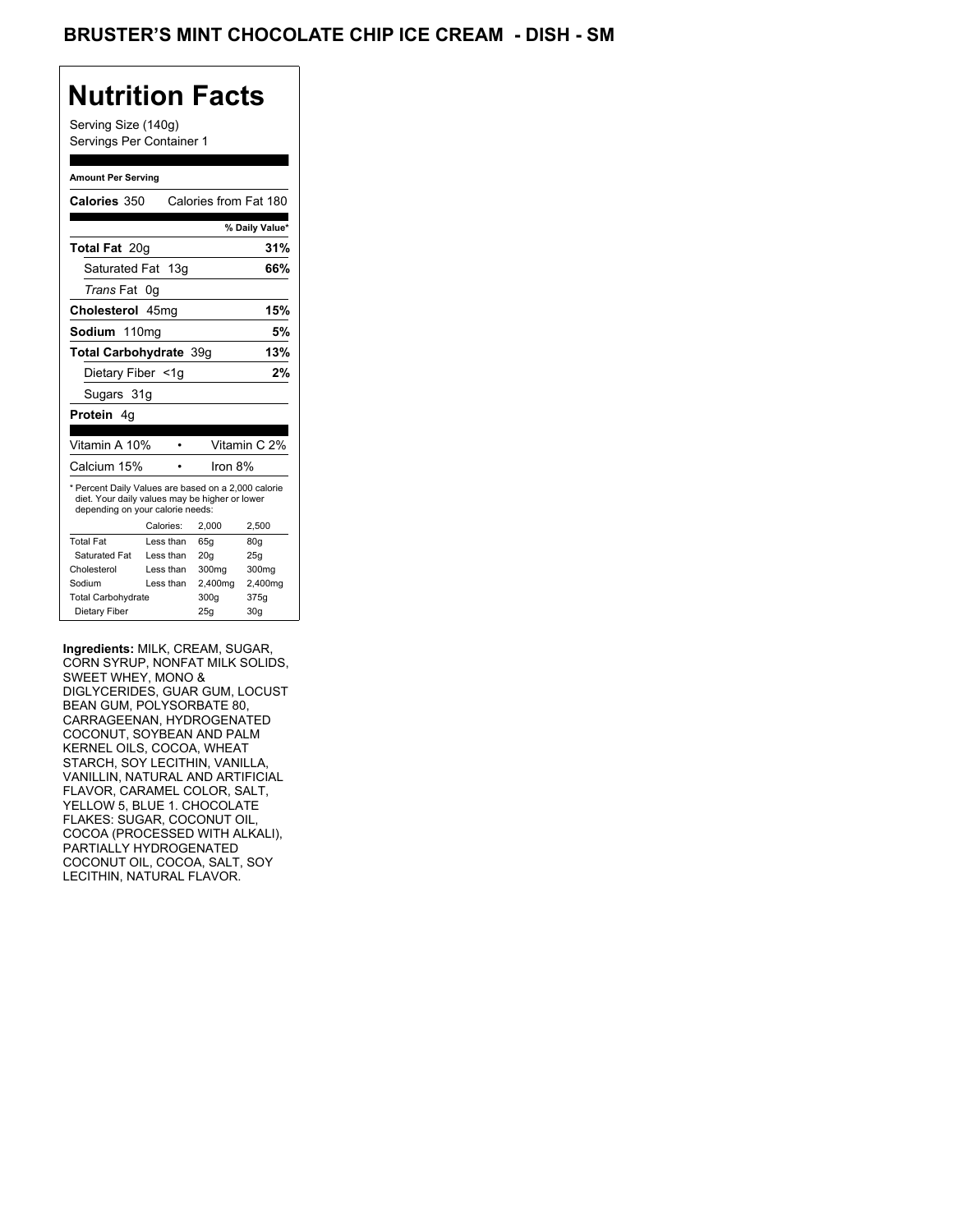## BRUSTER'S MINT CHOCOLATE CHIP ICE CREAM - DISH - REG

# Nutrition Facts

Serving Size (210g) Servings Per Container 1

#### Amount Per Serving

| Calories 530                                                                                                                              |                  | Calories from Fat 270 |                 |
|-------------------------------------------------------------------------------------------------------------------------------------------|------------------|-----------------------|-----------------|
|                                                                                                                                           |                  |                       | % Daily Value*  |
| Total Fat 30g                                                                                                                             |                  |                       | 46%             |
| Saturated Fat 20q                                                                                                                         |                  |                       | 100%            |
| Trans Fat                                                                                                                                 | 0g               |                       |                 |
| Cholesterol                                                                                                                               | 65 <sub>mg</sub> |                       | 22%             |
| Sodium 170mg                                                                                                                              |                  |                       | 7%              |
| Total Carbohydrate 59g                                                                                                                    |                  |                       | 20%             |
| Dietary Fiber <1g                                                                                                                         |                  |                       | 3%              |
| Sugars 47g                                                                                                                                |                  |                       |                 |
| Protein 6q                                                                                                                                |                  |                       |                 |
|                                                                                                                                           |                  |                       |                 |
| Vitamin A 15%                                                                                                                             |                  |                       | Vitamin C 4%    |
| Calcium 20%                                                                                                                               |                  | Iron 10%              |                 |
| * Percent Daily Values are based on a 2,000 calorie<br>diet. Your daily values may be higher or lower<br>depending on your calorie needs: |                  |                       |                 |
|                                                                                                                                           | Calories:        | 2.000                 | 2,500           |
| <b>Total Fat</b>                                                                                                                          | Less than        | 65q                   | 80 <sub>g</sub> |
|                                                                                                                                           |                  |                       |                 |
| Saturated Fat                                                                                                                             | Less than        | 20q                   | 25q             |
| Cholesterol                                                                                                                               | Less than        | 300mg                 | 300mg           |
| Sodium                                                                                                                                    | Less than        | 2,400mg               | 2,400mg         |
| <b>Total Carbohydrate</b>                                                                                                                 |                  | 300g                  | 375g            |

Ingredients: MILK, CREAM, SUGAR, CORN SYRUP, NONFAT MILK SOLIDS, SWEET WHEY, MONO & DIGLYCERIDES, GUAR GUM, LOCUST BEAN GUM, POLYSORBATE 80, CARRAGEENAN, HYDROGENATED COCONUT, SOYBEAN AND PALM KERNEL OILS, COCOA, WHEAT STARCH, SOY LECITHIN, VANILLA, VANILLIN, NATURAL AND ARTIFICIAL FLAVOR, CARAMEL COLOR, SALT, YELLOW 5, BLUE 1. CHOCOLATE FLAKES: SUGAR, COCONUT OIL, COCOA (PROCESSED WITH ALKALI), PARTIALLY HYDROGENATED COCONUT OIL, COCOA, SALT, SOY LECITHIN, NATURAL FLAVOR.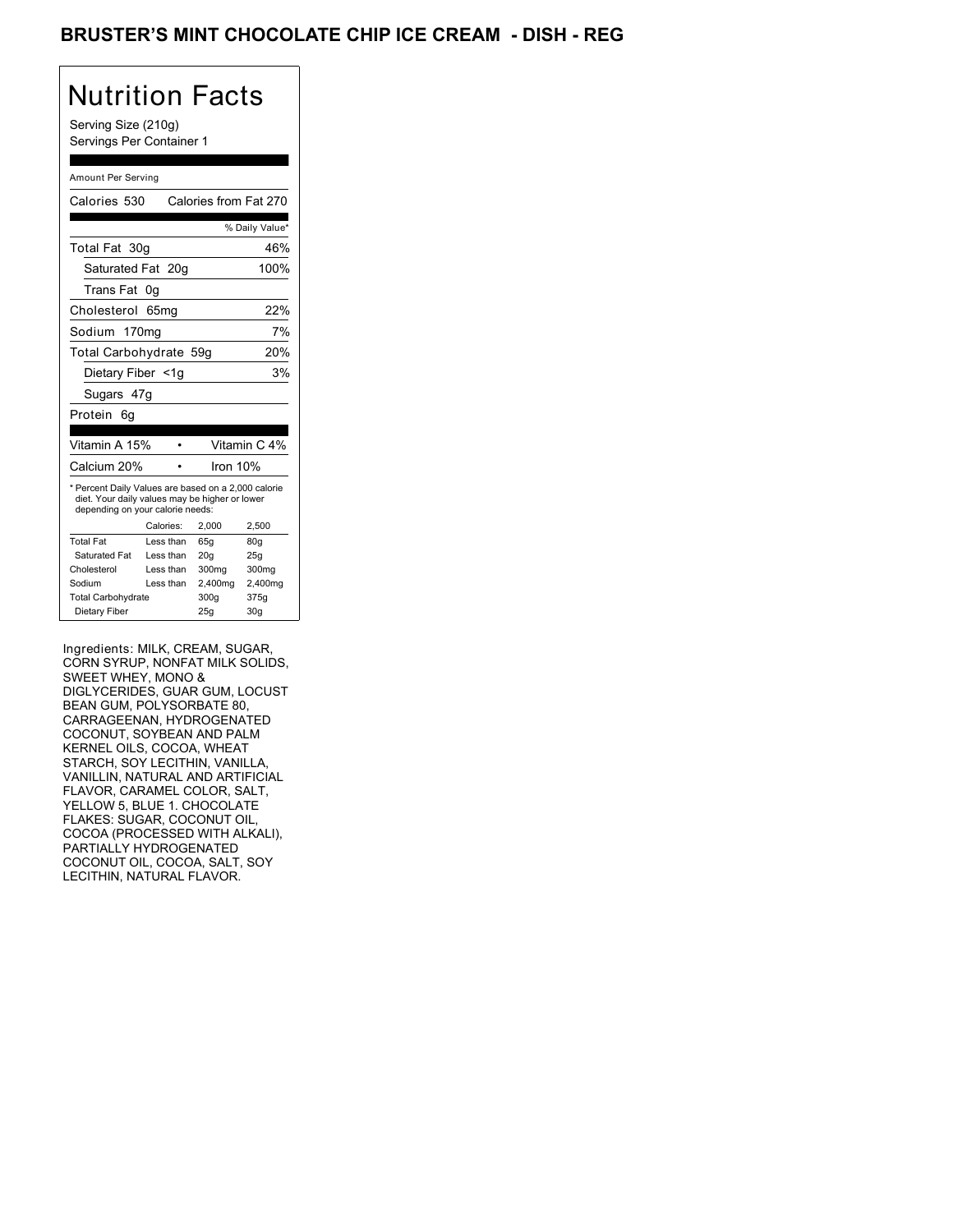## BRUSTER'S MINT CHOCOLATE CHIP ICE CREAM - DISH - LG

## Nutrition Facts

Serving Size (280g) Servings Per Container 1

#### Amount Per Serving

| Calories 710                                                                                                                              |                  | Calories from Fat 360 |                |
|-------------------------------------------------------------------------------------------------------------------------------------------|------------------|-----------------------|----------------|
|                                                                                                                                           |                  |                       | % Daily Value* |
| Total Fat 40q                                                                                                                             |                  |                       | 61%            |
| Saturated Fat 27g                                                                                                                         |                  |                       | 133%           |
| Trans Fat                                                                                                                                 | 0g               |                       |                |
| Cholesterol                                                                                                                               | 85 <sub>mq</sub> |                       | 29%            |
| Sodium 220mg                                                                                                                              |                  |                       | 9%             |
| Total Carbohydrate 78g                                                                                                                    |                  |                       | 26%            |
| Dietary Fiber 1g                                                                                                                          |                  |                       | 4%             |
| Sugars 63g                                                                                                                                |                  |                       |                |
| Protein<br>9α                                                                                                                             |                  |                       |                |
|                                                                                                                                           |                  |                       |                |
|                                                                                                                                           |                  |                       |                |
| Vitamin A 20%                                                                                                                             |                  |                       | Vitamin C 6%   |
| Calcium 25%                                                                                                                               |                  | Iron 15%              |                |
| * Percent Daily Values are based on a 2,000 calorie<br>diet. Your daily values may be higher or lower<br>depending on your calorie needs: |                  |                       |                |
|                                                                                                                                           | Calories:        | 2,000                 | 2.500          |
| <b>Total Fat</b>                                                                                                                          | Less than        | 65g                   | 80q            |
| Saturated Fat                                                                                                                             | Less than        | 20 <sub>q</sub>       | 25q            |
| Cholesterol                                                                                                                               | Less than        | 300 <sub>mg</sub>     | 300mg          |
| Sodium                                                                                                                                    | Less than        | 2,400mg               | 2,400mg        |
| <b>Total Carbohydrate</b>                                                                                                                 |                  | 300g                  | 375g           |

Ingredients: MILK, CREAM, SUGAR, CORN SYRUP, NONFAT MILK SOLIDS, SWEET WHEY, MONO & DIGLYCERIDES, GUAR GUM, LOCUST BEAN GUM, POLYSORBATE 80, CARRAGEENAN, HYDROGENATED COCONUT, SOYBEAN AND PALM KERNEL OILS, COCOA, WHEAT STARCH, SOY LECITHIN, VANILLA, VANILLIN, NATURAL AND ARTIFICIAL FLAVOR, CARAMEL COLOR, SALT, YELLOW 5, BLUE 1. CHOCOLATE FLAKES: SUGAR, COCONUT OIL, COCOA (PROCESSED WITH ALKALI), PARTIALLY HYDROGENATED COCONUT OIL, COCOA, SALT, SOY LECITHIN, NATURAL FLAVOR.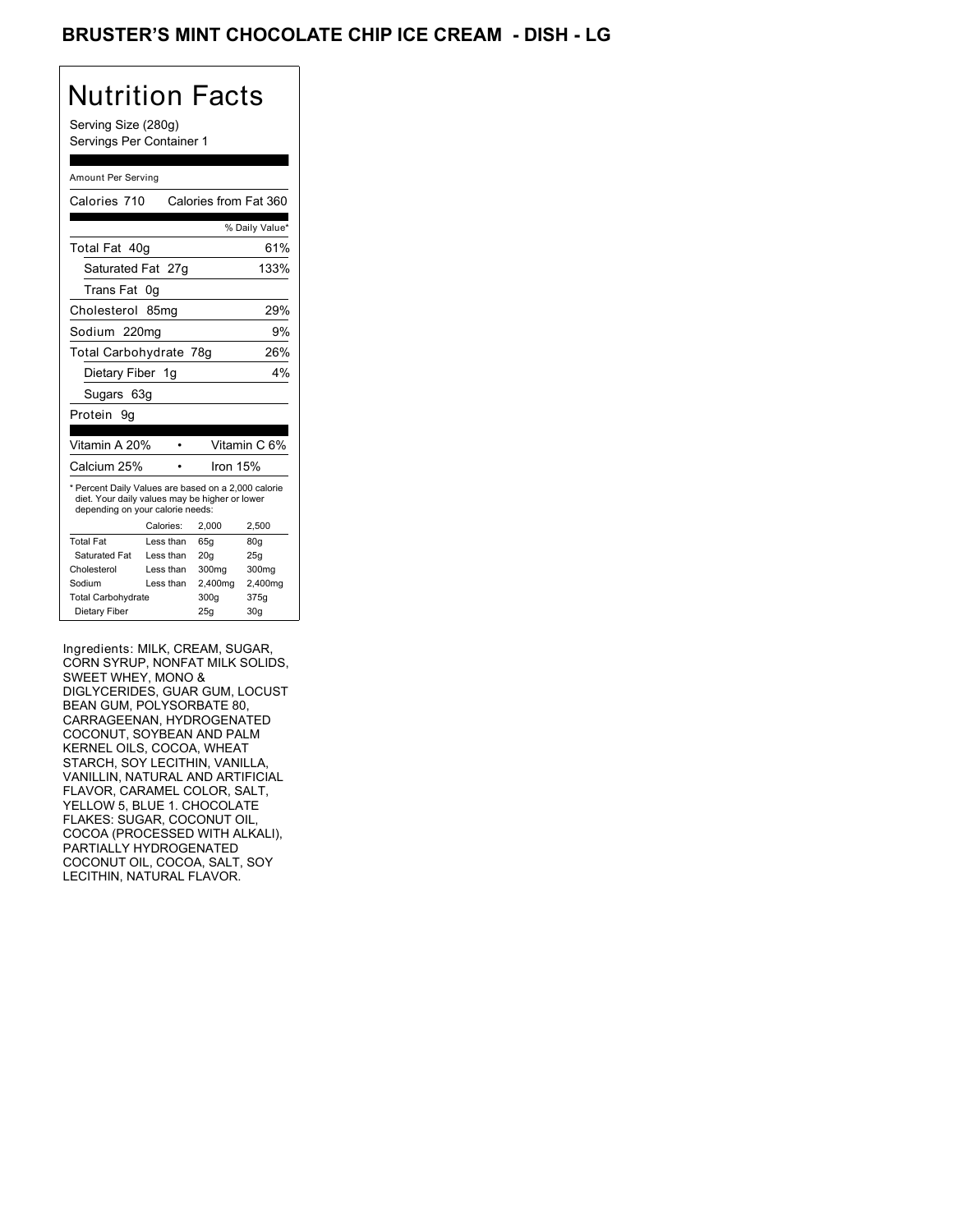### BRUSTER'S MINT CHOCOLATE CHIP ICE CREAM - SUGAR CONE - SM

## Nutrition Facts

Serving Size (153g) Servings Per Container 1

#### Amount Per Serving

| Calories 410           | Calories from Fat 180                               |
|------------------------|-----------------------------------------------------|
|                        | % Daily Value*                                      |
| Total Fat 20g          | 31%                                                 |
| Saturated Fat 13g      | 66%                                                 |
| Trans Fat 0q           |                                                     |
| Cholesterol 45mg       | 15%                                                 |
| Sodium 130mg           | 5%                                                  |
| Total Carbohydrate 51g | 17%                                                 |
| Dietary Fiber <1g      | 2%                                                  |
| Sugars 34g             |                                                     |
| Protein 5q             |                                                     |
| Vitamin A 10%          | Vitamin C 2%                                        |
| Calcium 15%            | Iron $10%$                                          |
| diet.                  | * Percent Daily Values are based on a 2,000 calorie |

Ingredients: MILK, CREAM, SUGAR, CORN SYRUP, NONFAT MILK SOLIDS, SWEET WHEY, MONO & DIGLYCERIDES, GUAR GUM, LOCUST BEAN GUM, POLYSORBATE 80, CARRAGEENAN, HYDROGENATED COCONUT, SOYBEAN AND PALM KERNEL OILS, COCOA, WHEAT STARCH, SOY LECITHIN, VANILLA, VANILLIN, NATURAL AND ARTIFICIAL FLAVOR, CARAMEL COLOR, SALT, YELLOW 5, BLUE 1. CHOCOLATE FLAKES: SUGAR, COCONUT OIL, COCOA (PROCESSED WITH ALKALI), PARTIALLY HYDROGENATED COCONUT OIL, COCOA, SALT, SOY LECITHIN, NATURAL FLAVOR. SUGAR CONE: ENRICHED WHEAT FLOUR (ENRICHED WITH NIACIN, REDUCED IRON, THIAMIN MONONITRATE, RIBOFLAVIN, FOLIC ACID), TAPIOCA FLOUR, SUGAR, VEGETABLE SHORTENING (SOYBEAN AND/OR CANOLA OIL, MODIFIED PALM OIL, SOY LECITHIN, AND/OR PARTIALLY HYDROGENATED SOYBEAN OIL), OAT FIBER AND/OR VEGETABLE FIBER, SALT, CARAMEL COLOR, ARTIFICIAL FLAVOR, SOY LECITHIN.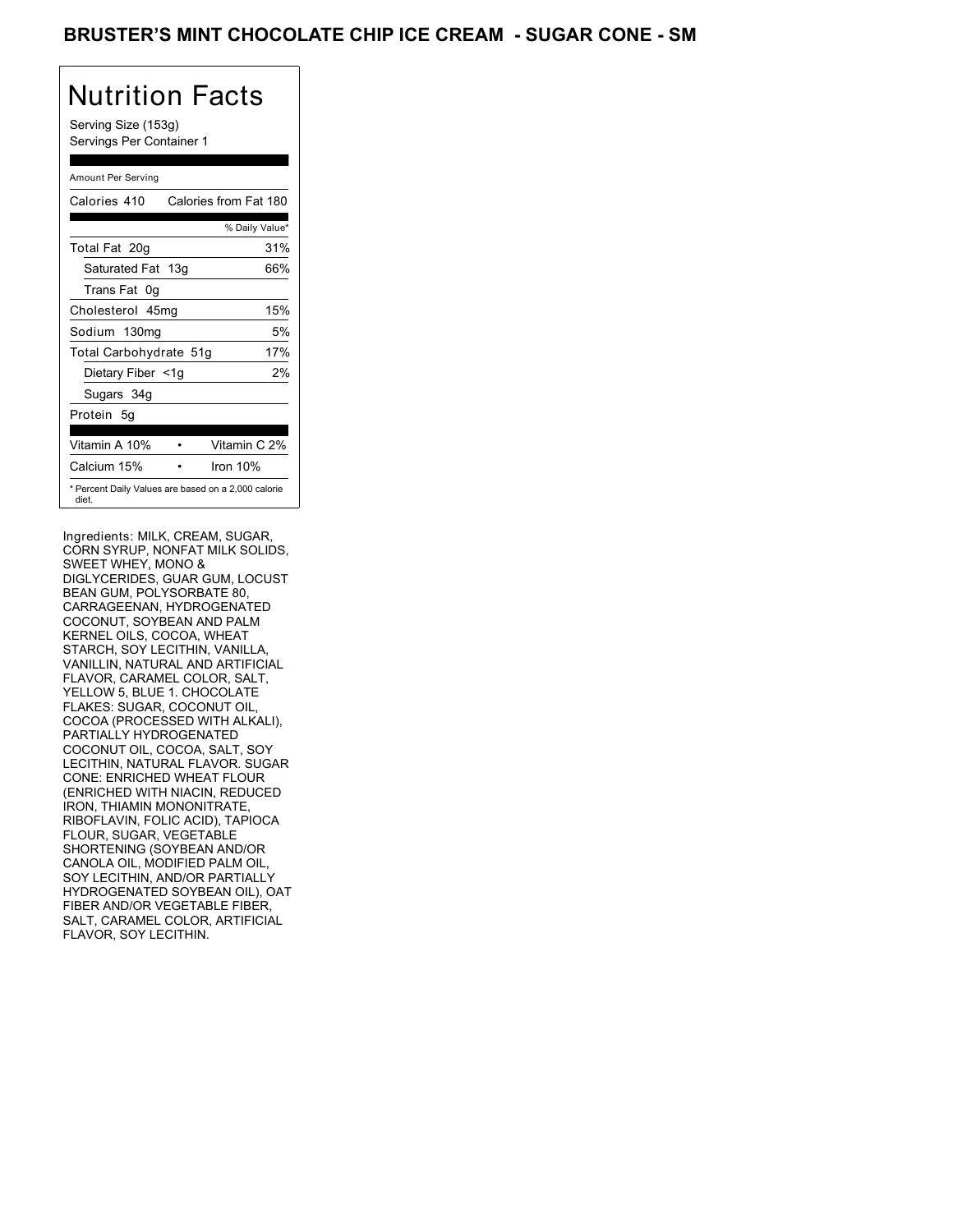## BRUSTER'S MINT CHOCOLATE CHIP ICE CREAM - SUGAR CONE - REG

# Nutrition Facts

Serving Size (223g) Servings Per Container 1

#### Amount Per Serving

| Calories 580           | Calories from Fat 270                               |
|------------------------|-----------------------------------------------------|
|                        | % Daily Value*                                      |
| Total Fat 30g          | 46%                                                 |
| Saturated Fat 20g      | 100%                                                |
| Trans Fat 0q           |                                                     |
| Cholesterol 65mg       | 22%                                                 |
| Sodium 190mg           | 8%                                                  |
| Total Carbohydrate 71g | 24%                                                 |
| Dietary Fiber <1g      | 3%                                                  |
| Sugars 50g             |                                                     |
| Protein 7q             |                                                     |
| Vitamin A 15%          | Vitamin C 4%                                        |
| Calcium 20%            | Iron 15%                                            |
| diet.                  | * Percent Daily Values are based on a 2,000 calorie |

Ingredients: MILK, CREAM, SUGAR, CORN SYRUP, NONFAT MILK SOLIDS, SWEET WHEY, MONO & DIGLYCERIDES, GUAR GUM, LOCUST BEAN GUM, POLYSORBATE 80, CARRAGEENAN, HYDROGENATED COCONUT, SOYBEAN AND PALM KERNEL OILS, COCOA, WHEAT STARCH, SOY LECITHIN, VANILLA, VANILLIN, NATURAL AND ARTIFICIAL FLAVOR, CARAMEL COLOR, SALT, YELLOW 5, BLUE 1. CHOCOLATE FLAKES: SUGAR, COCONUT OIL, COCOA (PROCESSED WITH ALKALI), PARTIALLY HYDROGENATED COCONUT OIL, COCOA, SALT, SOY LECITHIN, NATURAL FLAVOR. SUGAR CONE: ENRICHED WHEAT FLOUR (ENRICHED WITH NIACIN, REDUCED IRON, THIAMIN MONONITRATE, RIBOFLAVIN, FOLIC ACID), TAPIOCA FLOUR, SUGAR, VEGETABLE SHORTENING (SOYBEAN AND/OR CANOLA OIL, MODIFIED PALM OIL, SOY LECITHIN, AND/OR PARTIALLY HYDROGENATED SOYBEAN OIL), OAT FIBER AND/OR VEGETABLE FIBER, SALT, CARAMEL COLOR, ARTIFICIAL FLAVOR, SOY LECITHIN.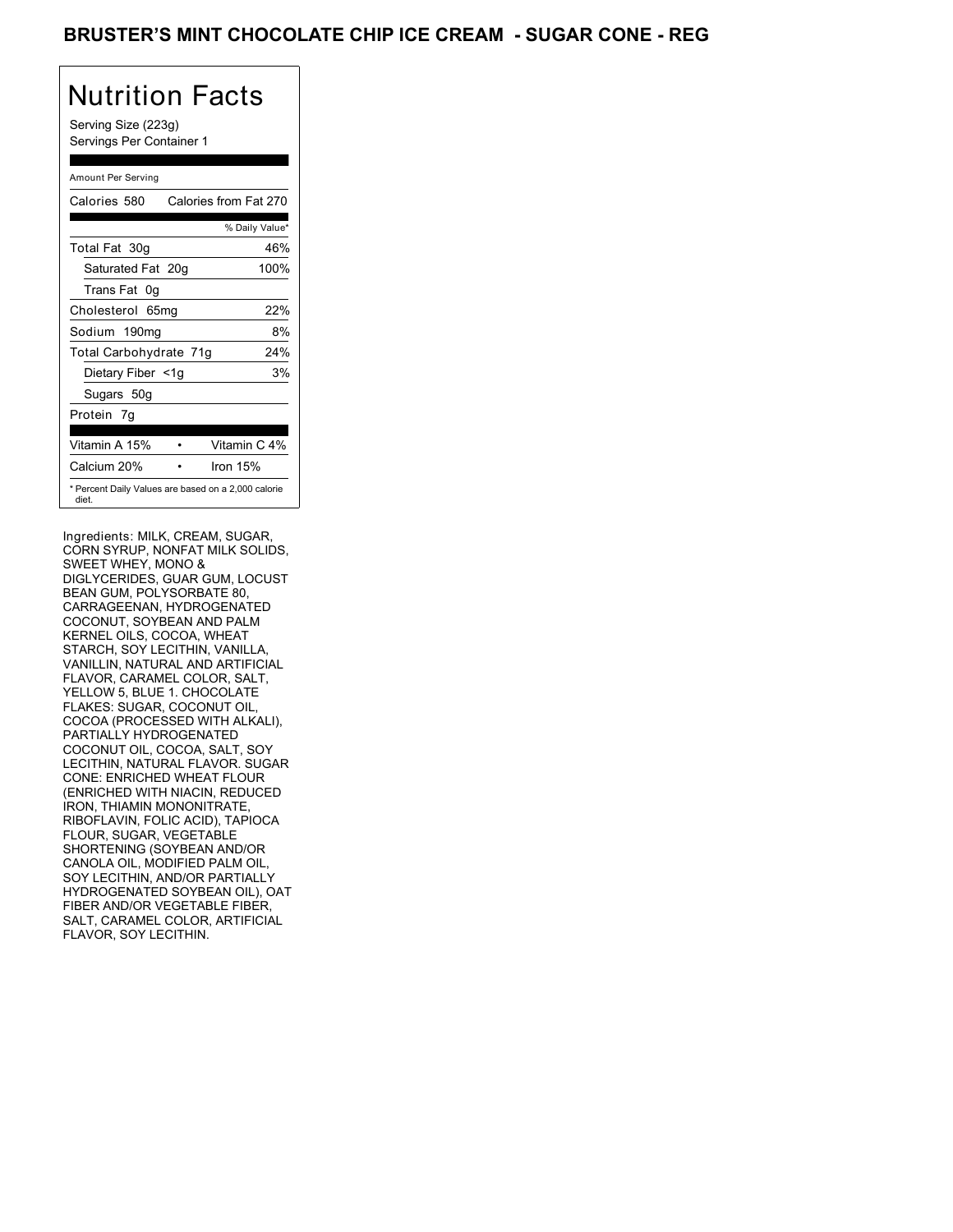## BRUSTER'S MINT CHOCOLATE CHIP ICE CREAM - SUGAR CONE - LG

## Nutrition Facts

Serving Size (293g) Servings Per Container 1

#### Amount Per Serving

| Calories 760           | Calories from Fat 360                               |
|------------------------|-----------------------------------------------------|
|                        | % Daily Value*                                      |
| Total Fat 40g          | 62%                                                 |
| Saturated Fat 27g      | 133%                                                |
| Trans Fat 0q           |                                                     |
| Cholesterol 85mg       | 29%                                                 |
| Sodium 240mg           | 10%                                                 |
| Total Carbohydrate 90g | 30%                                                 |
| Dietary Fiber 1g       | 4%                                                  |
| Sugars 66g             |                                                     |
| Protein 9q             |                                                     |
| Vitamin A 20%          | Vitamin C 6%                                        |
| Calcium 30%            | Iron $20%$                                          |
| diet.                  | * Percent Daily Values are based on a 2,000 calorie |

Ingredients: MILK, CREAM, SUGAR, CORN SYRUP, NONFAT MILK SOLIDS, SWEET WHEY, MONO & DIGLYCERIDES, GUAR GUM, LOCUST BEAN GUM, POLYSORBATE 80, CARRAGEENAN, HYDROGENATED COCONUT, SOYBEAN AND PALM KERNEL OILS, COCOA, WHEAT STARCH, SOY LECITHIN, VANILLA, VANILLIN, NATURAL AND ARTIFICIAL FLAVOR, CARAMEL COLOR, SALT, YELLOW 5, BLUE 1. CHOCOLATE FLAKES: SUGAR, COCONUT OIL, COCOA (PROCESSED WITH ALKALI), PARTIALLY HYDROGENATED COCONUT OIL, COCOA, SALT, SOY LECITHIN, NATURAL FLAVOR. SUGAR CONE: ENRICHED WHEAT FLOUR (ENRICHED WITH NIACIN, REDUCED IRON, THIAMIN MONONITRATE, RIBOFLAVIN, FOLIC ACID), TAPIOCA FLOUR, SUGAR, VEGETABLE SHORTENING (SOYBEAN AND/OR CANOLA OIL, MODIFIED PALM OIL, SOY LECITHIN, AND/OR PARTIALLY HYDROGENATED SOYBEAN OIL), OAT FIBER AND/OR VEGETABLE FIBER, SALT, CARAMEL COLOR, ARTIFICIAL FLAVOR, SOY LECITHIN.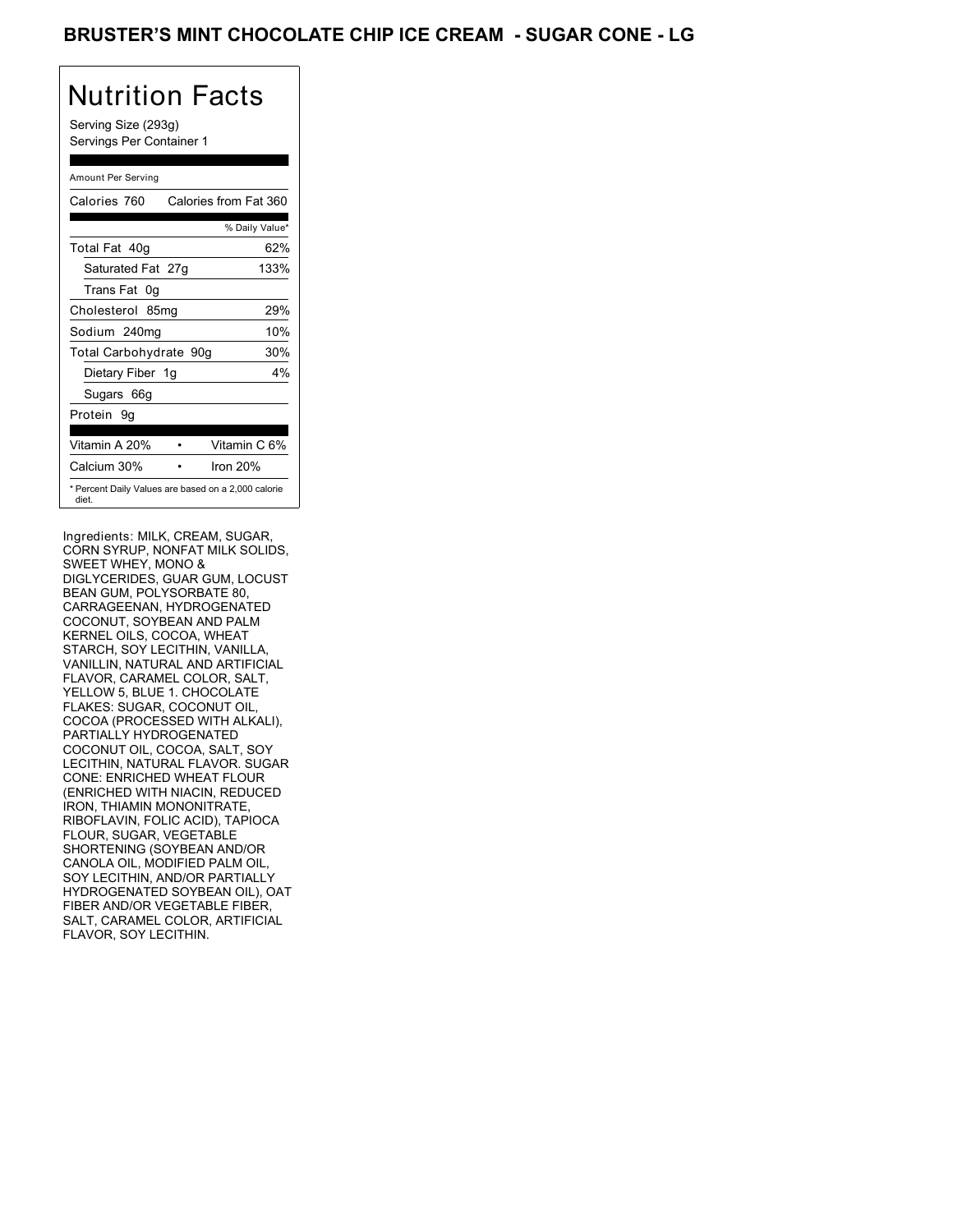## BRUSTER'S MINT CHOCOLATE CHIP ICE CREAM - CAKE CONE - SM

## Nutrition Facts

Serving Size (146g) Servings Per Container 1

#### Amount Per Serving

| Calories 380                                                 | Calories from Fat 180 |
|--------------------------------------------------------------|-----------------------|
|                                                              | % Daily Value*        |
| Total Fat 20g                                                | 31%                   |
| Saturated Fat 13g                                            | 66%                   |
| Trans Fat 0q                                                 |                       |
| Cholesterol 45mg                                             | 15%                   |
| Sodium 120mg                                                 | 5%                    |
| Total Carbohydrate 44g                                       | 15%                   |
| Dietary Fiber <1g                                            | 2%                    |
| Sugars 32g                                                   |                       |
| Protein 5q                                                   |                       |
| Vitamin A 10%                                                | Vitamin C 2%          |
| Calcium 15%                                                  | Iron $10%$            |
| * Percent Daily Values are based on a 2,000 calorie<br>diet. |                       |

Ingredients: MILK, CREAM, SUGAR, CORN SYRUP, NONFAT MILK SOLIDS, SWEET WHEY, MONO & DIGLYCERIDES, GUAR GUM, LOCUST BEAN GUM, POLYSORBATE 80, CARRAGEENAN, HYDROGENATED COCONUT, SOYBEAN AND PALM KERNEL OILS, COCOA, WHEAT STARCH, SOY LECITHIN, VANILLA, VANILLIN, NATURAL AND ARTIFICIAL FLAVOR, CARAMEL COLOR, SALT, YELLOW 5, BLUE 1. CHOCOLATE FLAKES: SUGAR, COCONUT OIL, COCOA (PROCESSED WITH ALKALI), PARTIALLY HYDROGENATED COCONUT OIL, COCOA, SALT, SOY LECITHIN, NATURAL FLAVOR. CAKE CONE: ENRICHED WHEAT FLOUR (ENRICHED WITH NIACIN, REDUCED IRON, THIAMIN MONONITRATE, RIBOFLAVIN, FOLIC ACID), TAPIOCA FLOUR, SUGAR, VEGETABLE OIL SHORTENING (SOYBEAN AND/OR CANOLA OIL, MODIFIED PALM OIL, SOY LECITHIN, AND/OR PARTIALLY HYDROGENATED SOYBEAN OIL), LEAVENING (SODIUM BICARBONATE, AMMONIUM BICARBONATE), SALT, NATURAL FLAVOR, ANNATTO (VEGETABLE COLOR).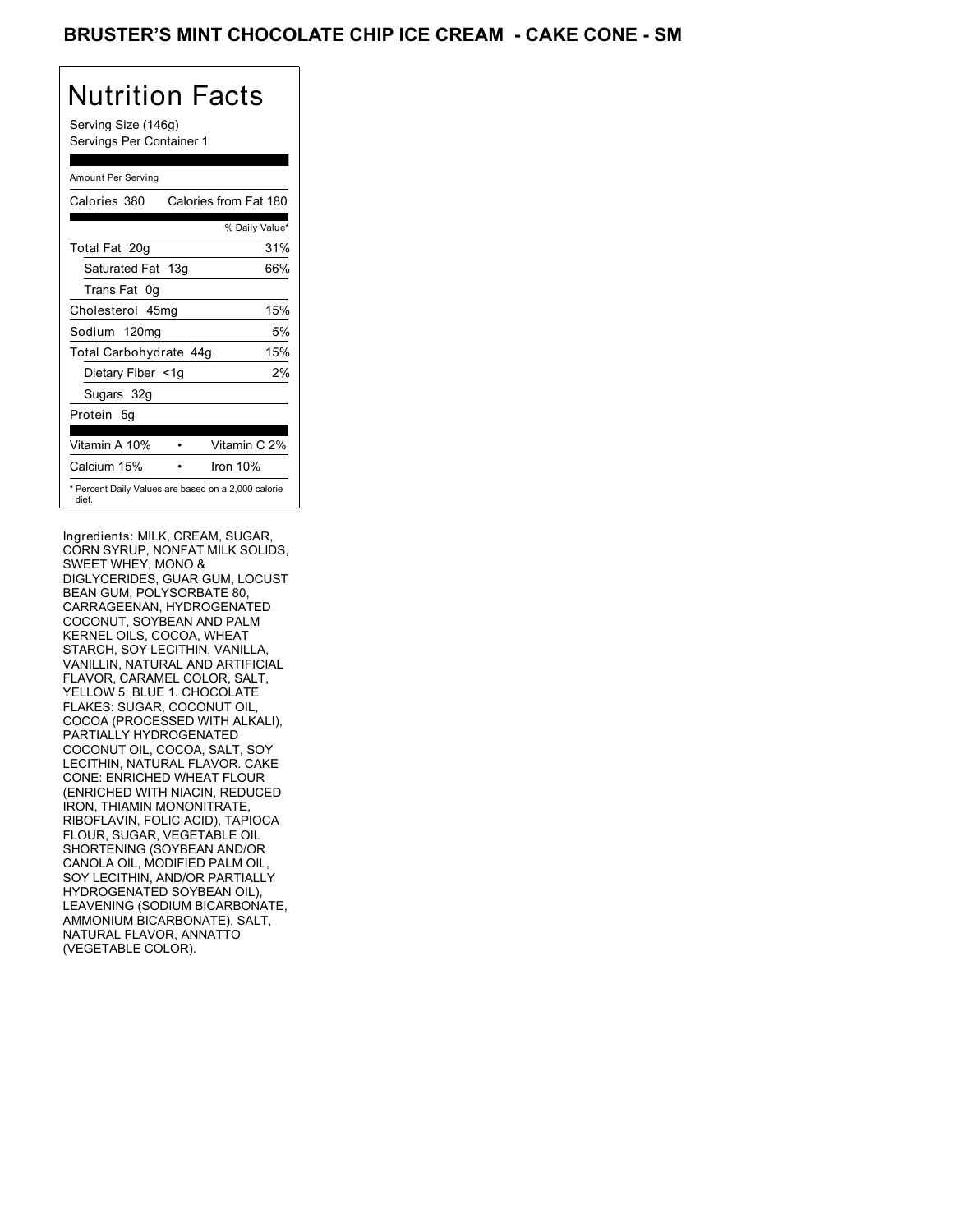## BRUSTER'S MINT CHOCOLATE CHIP ICE CREAM **- CAKE CONE - REG**

# Nutrition Facts

Serving Size (216g) Servings Per Container 1

#### Amount Per Serving

| Calories 550                                                 | Calories from Fat 270 |
|--------------------------------------------------------------|-----------------------|
|                                                              | % Daily Value*        |
| Total Fat 30g                                                | 46%                   |
| Saturated Fat 20g                                            | 100%                  |
| Trans Fat 0q                                                 |                       |
| Cholesterol 65mg                                             | 22%                   |
| Sodium 180mg                                                 | 7%                    |
| Total Carbohydrate 64g                                       | 21%                   |
| Dietary Fiber <1g                                            | 3%                    |
| Sugars 47g                                                   |                       |
| Protein 7q                                                   |                       |
| Vitamin A 15%                                                | Vitamin C 4%          |
| Calcium 20%                                                  | Iron 15%              |
| * Percent Daily Values are based on a 2,000 calorie<br>diet. |                       |

Ingredients: MILK, CREAM, SUGAR, CORN SYRUP, NONFAT MILK SOLIDS, SWEET WHEY, MONO & DIGLYCERIDES, GUAR GUM, LOCUST BEAN GUM, POLYSORBATE 80, CARRAGEENAN, HYDROGENATED COCONUT, SOYBEAN AND PALM KERNEL OILS, COCOA, WHEAT STARCH, SOY LECITHIN, VANILLA, VANILLIN, NATURAL AND ARTIFICIAL FLAVOR, CARAMEL COLOR, SALT, YELLOW 5, BLUE 1. CHOCOLATE FLAKES: SUGAR, COCONUT OIL, COCOA (PROCESSED WITH ALKALI), PARTIALLY HYDROGENATED COCONUT OIL, COCOA, SALT, SOY LECITHIN, NATURAL FLAVOR. CAKE CONE: ENRICHED WHEAT FLOUR (ENRICHED WITH NIACIN, REDUCED IRON, THIAMIN MONONITRATE, RIBOFLAVIN, FOLIC ACID), TAPIOCA FLOUR, SUGAR, VEGETABLE OIL SHORTENING (SOYBEAN AND/OR CANOLA OIL, MODIFIED PALM OIL, SOY LECITHIN, AND/OR PARTIALLY HYDROGENATED SOYBEAN OIL), LEAVENING (SODIUM BICARBONATE, AMMONIUM BICARBONATE), SALT, NATURAL FLAVOR, ANNATTO (VEGETABLE COLOR).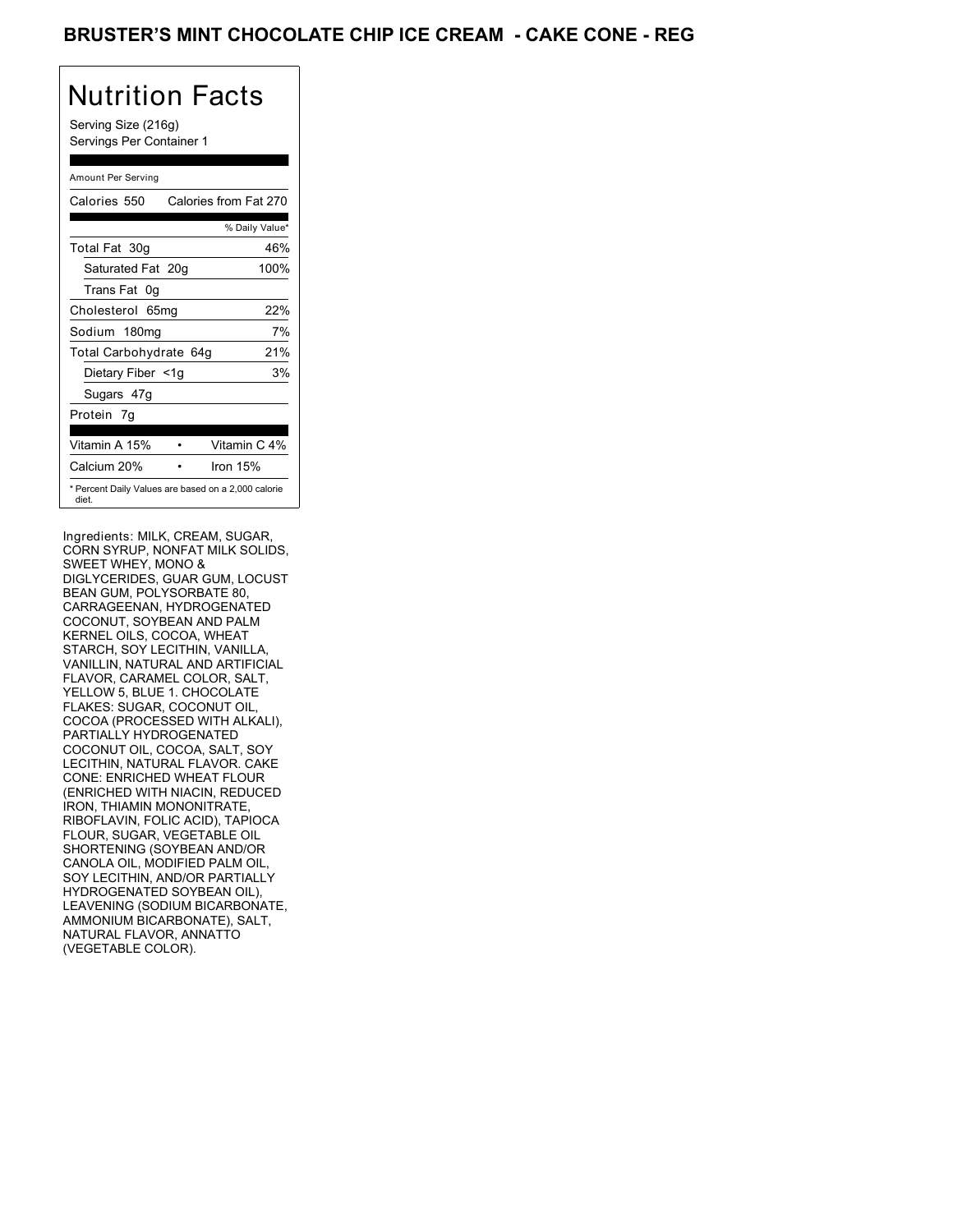## BRUSTER'S MINT CHOCOLATE CHIP ICE CREAM **- CAKE CONE - LG**

# Nutrition Facts

Serving Size (286g) Servings Per Container 1

#### Amount Per Serving

| Calories 730                                                 | Calories from Fat 360 |
|--------------------------------------------------------------|-----------------------|
|                                                              | % Daily Value*        |
| Total Fat 40g                                                | 62%                   |
| Saturated Fat 27g                                            | 133%                  |
| Trans Fat 0q                                                 |                       |
| Cholesterol 85mg                                             | 29%                   |
| Sodium 230mg                                                 | 10%                   |
| Total Carbohydrate 83g                                       | 28%                   |
| Dietary Fiber 1g                                             | 4%                    |
| Sugars 63g                                                   |                       |
| Protein 9q                                                   |                       |
|                                                              |                       |
| Vitamin A 20%                                                | Vitamin C 6%          |
| Calcium 25%                                                  | Iron $20%$            |
| * Percent Daily Values are based on a 2,000 calorie<br>diet. |                       |

Ingredients: MILK, CREAM, SUGAR, CORN SYRUP, NONFAT MILK SOLIDS, SWEET WHEY, MONO & DIGLYCERIDES, GUAR GUM, LOCUST BEAN GUM, POLYSORBATE 80, CARRAGEENAN, HYDROGENATED COCONUT, SOYBEAN AND PALM KERNEL OILS, COCOA, WHEAT STARCH, SOY LECITHIN, VANILLA, VANILLIN, NATURAL AND ARTIFICIAL FLAVOR, CARAMEL COLOR, SALT, YELLOW 5, BLUE 1. CHOCOLATE FLAKES: SUGAR, COCONUT OIL, COCOA (PROCESSED WITH ALKALI), PARTIALLY HYDROGENATED COCONUT OIL, COCOA, SALT, SOY LECITHIN, NATURAL FLAVOR. CAKE CONE: ENRICHED WHEAT FLOUR (ENRICHED WITH NIACIN, REDUCED IRON, THIAMIN MONONITRATE, RIBOFLAVIN, FOLIC ACID), TAPIOCA FLOUR, SUGAR, VEGETABLE OIL SHORTENING (SOYBEAN AND/OR CANOLA OIL, MODIFIED PALM OIL, SOY LECITHIN, AND/OR PARTIALLY HYDROGENATED SOYBEAN OIL), LEAVENING (SODIUM BICARBONATE, AMMONIUM BICARBONATE), SALT, NATURAL FLAVOR, ANNATTO (VEGETABLE COLOR).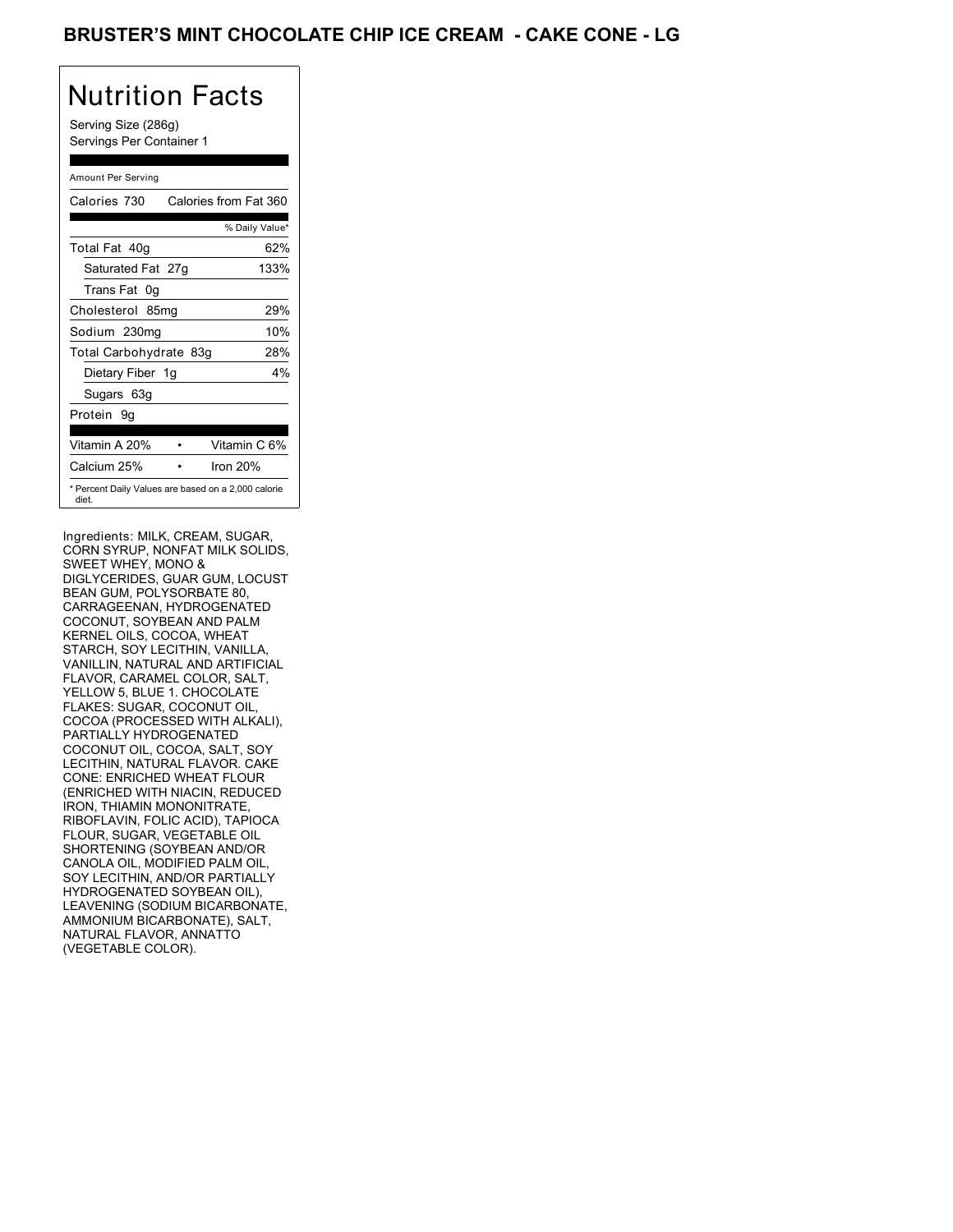### BRUSTER'S MINT CHOCOLATE CHIP ICE CREAM - WAFFLE CONE - SM

## Nutrition Facts

Serving Size (170g) Servings Per Container 1

#### Amount Per Serving

| Calories 480           | Calories from Fat 210                               |
|------------------------|-----------------------------------------------------|
|                        | % Daily Value*                                      |
| Total Fat 23g          | 36%                                                 |
| Saturated Fat 14g      | 70%                                                 |
| Trans Fat 0q           |                                                     |
| Cholesterol 50mg       | 17%                                                 |
| Sodium 110mg           | 5%                                                  |
| Total Carbohydrate 62g | 21%                                                 |
| Dietary Fiber <1g      | 2%                                                  |
| Sugars 42g             |                                                     |
| Protein 6q             |                                                     |
| Vitamin A 10%          | Vitamin C 2%                                        |
| Calcium 15%            | Iron 10%                                            |
| diet.                  | * Percent Daily Values are based on a 2,000 calorie |

Ingredients: MILK, CREAM, SUGAR, CORN SYRUP, NONFAT MILK SOLIDS, SWEET WHEY, MONO & DIGLYCERIDES, GUAR GUM, LOCUST BEAN GUM, POLYSORBATE 80, CARRAGEENAN, HYDROGENATED COCONUT, SOYBEAN AND PALM KERNEL OILS, COCOA, WHEAT STARCH, SOY LECITHIN, VANILLA, VANILLIN, NATURAL AND ARTIFICIAL FLAVOR, CARAMEL COLOR, SALT, YELLOW 5, BLUE 1. CHOCOLATE FLAKES: SUGAR, COCONUT OIL, COCOA (PROCESSED WITH ALKALI), PARTIALLY HYDROGENATED COCONUT OIL, COCOA, SALT, SOY LECITHIN, NATURAL FLAVOR. WAFFLE CONE: ENRICHED BLEACHED WHEAT FLOUR (ENRICHED WITH NIACIN, REDUCED IRON, THIAMIN MONONITRATE, RIBOFLAVIN, FOLIC ACID), SUGAR, VEGETABLE SHORTENING (PARTIALLY HYDROGENATED SOYBEAN AND COTTONSEED OILS), WHOLE EGG, ARTIFICIAL FLAVOR (INCLUDING MALTODEXTRIN, MODIFIED CORNSTARCH, BUTTER, BUTTERMILK), DEXTROSE, SOY LECITHIN, ARTIFICIAL VANILLA FLAVOR.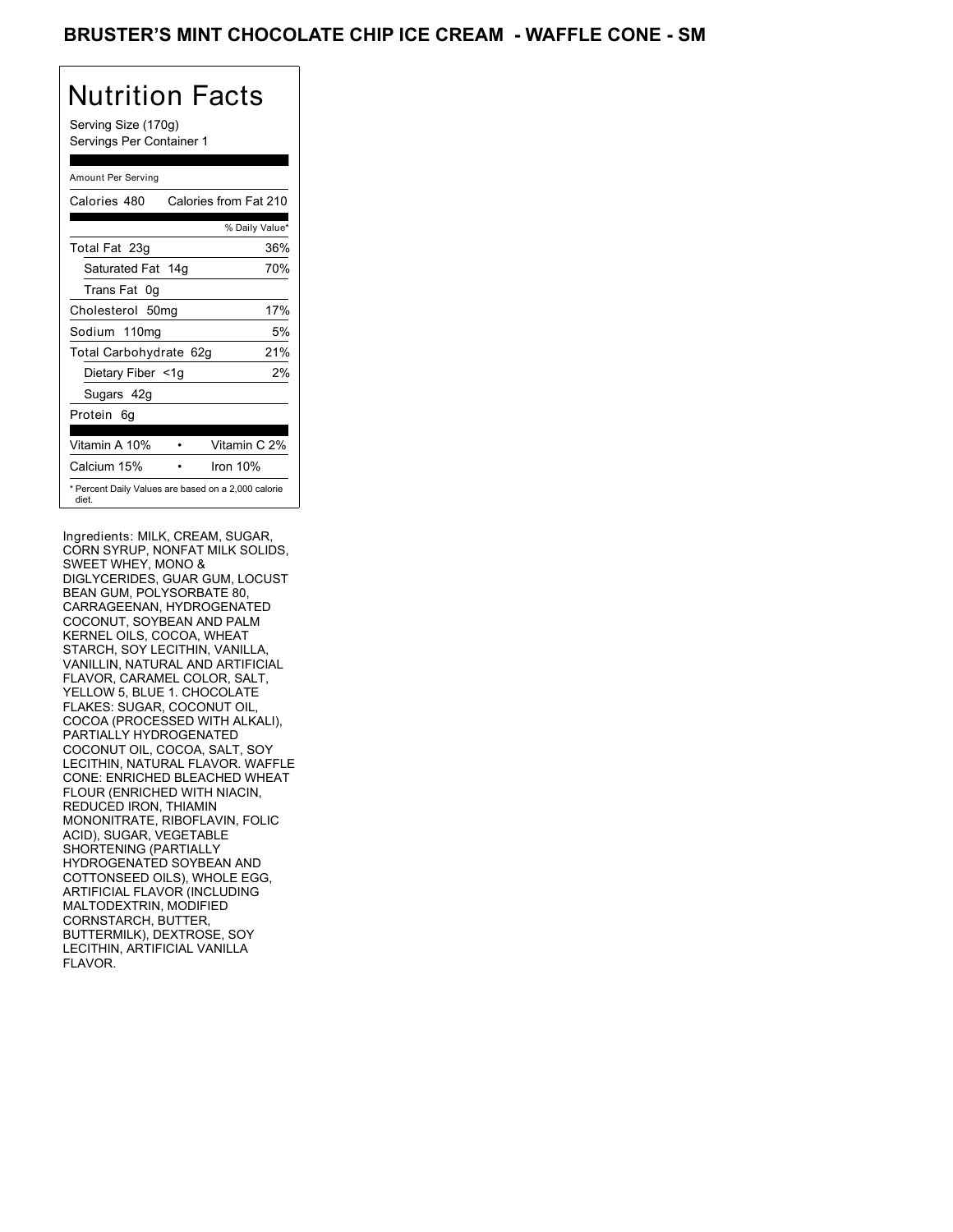### BRUSTER'S MINT CHOCOLATE CHIP ICE CREAM - WAFFLE CONE - REG

## Nutrition Facts

Serving Size (240g) Servings Per Container 1

#### Amount Per Serving

| Calories 660           | Calories from Fat 300                               |
|------------------------|-----------------------------------------------------|
|                        | % Daily Value*                                      |
| Total Fat 33g          | 51%                                                 |
| Saturated Fat 21g      | 104%                                                |
| Trans Fat 0q           |                                                     |
| Cholesterol 75mg       | 24%                                                 |
| Sodium 170mg           | 7%                                                  |
| Total Carbohydrate 82g | 27%                                                 |
| Dietary Fiber <1g      | 3%                                                  |
| Sugars 57g             |                                                     |
| Protein 8q             |                                                     |
| Vitamin A 15%          | Vitamin C 4%                                        |
| Calcium 20%            | Iron $15%$                                          |
| diet.                  | * Percent Daily Values are based on a 2,000 calorie |

Ingredients: MILK, CREAM, SUGAR, CORN SYRUP, NONFAT MILK SOLIDS, SWEET WHEY, MONO & DIGLYCERIDES, GUAR GUM, LOCUST BEAN GUM, POLYSORBATE 80, CARRAGEENAN, HYDROGENATED COCONUT, SOYBEAN AND PALM KERNEL OILS, COCOA, WHEAT STARCH, SOY LECITHIN, VANILLA, VANILLIN, NATURAL AND ARTIFICIAL FLAVOR, CARAMEL COLOR, SALT, YELLOW 5, BLUE 1. CHOCOLATE FLAKES: SUGAR, COCONUT OIL, COCOA (PROCESSED WITH ALKALI), PARTIALLY HYDROGENATED COCONUT OIL, COCOA, SALT, SOY LECITHIN, NATURAL FLAVOR. WAFFLE CONE: ENRICHED BLEACHED WHEAT FLOUR (ENRICHED WITH NIACIN, REDUCED IRON, THIAMIN MONONITRATE, RIBOFLAVIN, FOLIC ACID), SUGAR, VEGETABLE SHORTENING (PARTIALLY HYDROGENATED SOYBEAN AND COTTONSEED OILS), WHOLE EGG, ARTIFICIAL FLAVOR (INCLUDING MALTODEXTRIN, MODIFIED CORNSTARCH, BUTTER, BUTTERMILK), DEXTROSE, SOY LECITHIN, ARTIFICIAL VANILLA FLAVOR.